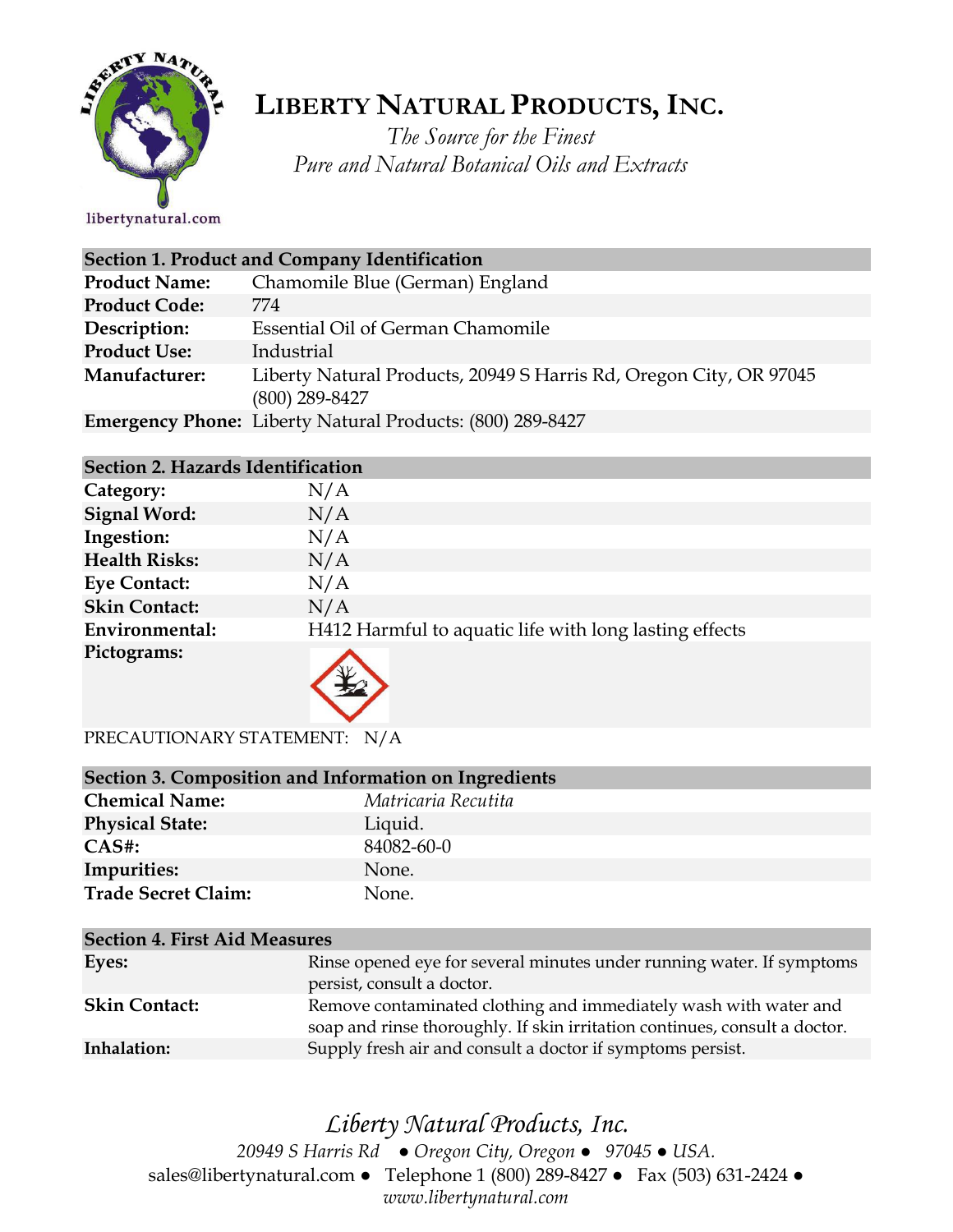| Ingestion in excess:   | Drink copious amounts of water and provide fresh air. Immediately call a<br>doctor. Do not induce vomiting. |
|------------------------|-------------------------------------------------------------------------------------------------------------|
| <b>Emergency Care:</b> | Contact local emergency provider. For non-emergency, contact<br>primary care provider.                      |
| PPE:                   | Gloves, lab coat or uniform, safety glasses, eyewash, safety shower.                                        |

| <b>Section 5. Fire-Fighting Measures</b>     |                                                                                                                                                                                                                                                                                                      |                                                                                                           |
|----------------------------------------------|------------------------------------------------------------------------------------------------------------------------------------------------------------------------------------------------------------------------------------------------------------------------------------------------------|-----------------------------------------------------------------------------------------------------------|
| Flammability:                                | Flammable.                                                                                                                                                                                                                                                                                           |                                                                                                           |
| <b>Extinguishing Media:</b>                  | <b>SUITABLE:</b><br><b>NON SUITABLE:</b>                                                                                                                                                                                                                                                             | CO2, sand, extinguishing powder<br>Water.                                                                 |
| <b>Special Fire-Fighting Procedure:</b>      | <b>None</b>                                                                                                                                                                                                                                                                                          |                                                                                                           |
| <b>Unusual Fire and Explosion Hazards:</b>   | Essential and vegetable oils have the potential to self-<br>heat and contribute to spontaneous combustion when<br>present on fabrics. Caution should be exercised in the<br>storage and launder of fabrics exposed to oils.<br>Products of combustion are smoke, carbon monoxide,<br>carbon dioxide. |                                                                                                           |
| <b>PPE</b> and Precautions for Firefighters: | to heat.                                                                                                                                                                                                                                                                                             | DO NOT USE water extinguishers. Avoid vapor<br>inhalation. Closed containers need to be cooled if exposed |

### **Section 6. Accidental Release Measures**

| <b>Personal Precautions:</b>      | Protective equipment and emergency procedures. Wear protective<br>equipment. Keep unprotected persons away. Keep away from<br>ignition sources.        |
|-----------------------------------|--------------------------------------------------------------------------------------------------------------------------------------------------------|
| <b>Environmental Precautions:</b> | Contain the leak with earth or sand. Prevent from entering drains,<br>sewers and water courses. If this cannot be done, advise the local<br>authority. |
| Containment:                      | Absorb with clay, sand, or other non-combustible material.<br>Prevent entry into waterways, sewers, and confined areas.                                |
| Clean Up:                         | Disposal must be made according to official regulations. Absorb<br>spillage onto sand or earth. Transfer to a suitable container for<br>disposal.      |

### **Section 7. Handling and Storage**

|                             | Handling Precautions: Handle in a well-ventilated area away from sources of ignition. Avoid spillage                                                                                        |
|-----------------------------|---------------------------------------------------------------------------------------------------------------------------------------------------------------------------------------------|
|                             | and eye contact (gloves and goggles recommended). Do not smoke.                                                                                                                             |
| <b>Storage Precautions:</b> | Store at ambient temperature in a dark container. Store away from oxidizing<br>substances e.g. Bleach. Store in full containers; Stainless Steel for bulk or glass<br>for small quantities. |
| Other:                      | See Section 8                                                                                                                                                                               |

| <b>Section 8. Exposure Controls/Personal Protection</b> |                                                                       |  |
|---------------------------------------------------------|-----------------------------------------------------------------------|--|
| <b>Engineering Controls:</b>                            | Keep away from foodstuffs, beverages and feed. Avoid contact with the |  |
|                                                         | eves.                                                                 |  |
| <b>Respiratory Protection:</b>                          | Assure a good ventilation of work place. Use suitable respiratory     |  |
|                                                         | protective device in case of insufficient ventilation.                |  |

## *Liberty Natural Products, Inc.*

*20949 S Harris Rd ● Oregon City, Oregon ● 97045 ● USA.*  sales@libertynatural.com *●* Telephone 1 (800) 289-8427 ● Fax (503) 631-2424 *● www.libertynatural.com*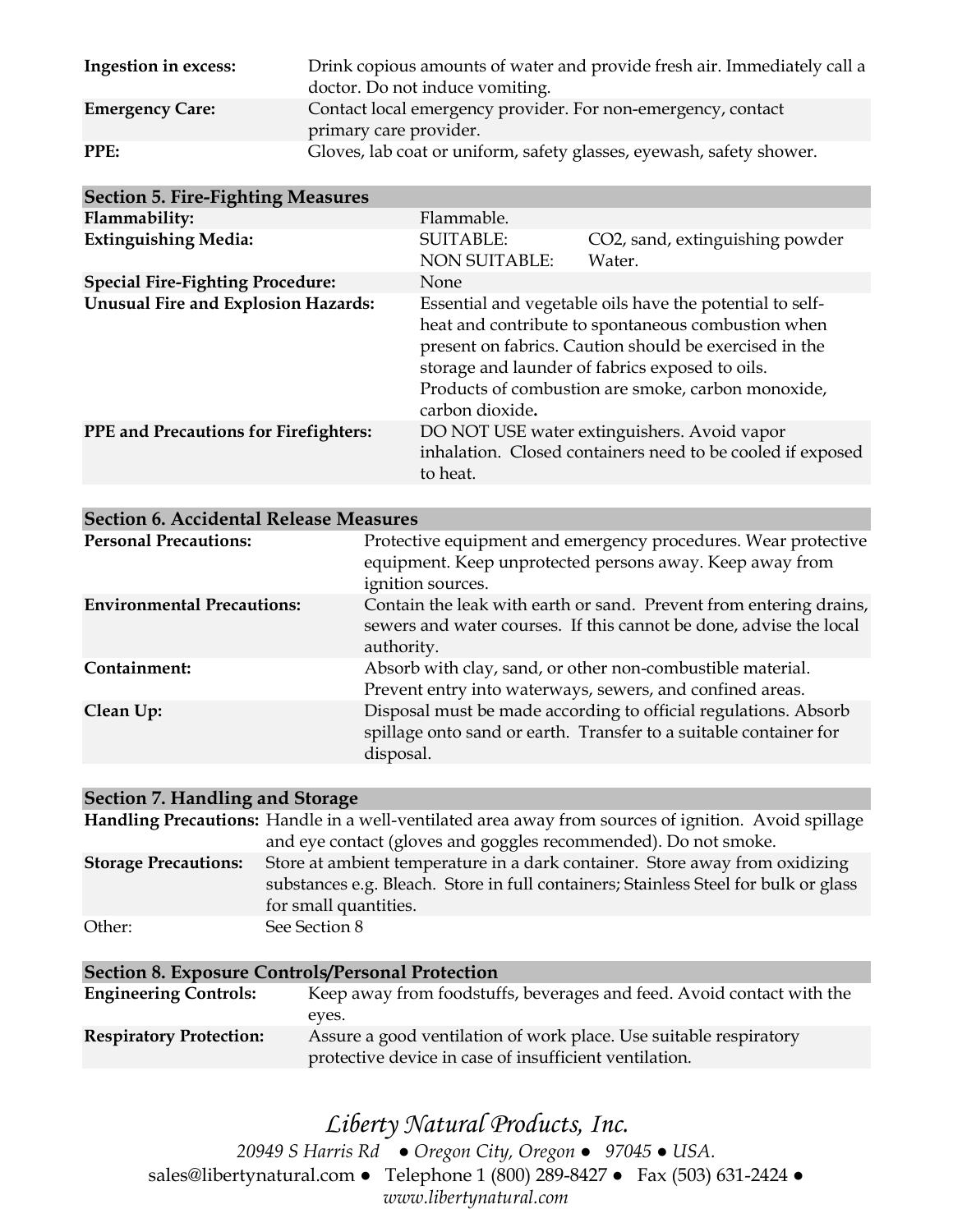| <b>Hand Protection:</b>                         | The glove material has to be impermeable.                                                   |     |
|-------------------------------------------------|---------------------------------------------------------------------------------------------|-----|
| <b>Eye Protection:</b>                          | Goggles giving complete protection to eyes. Eyewash bottle with clean<br>water.             |     |
| <b>Skin and Body Protection:</b>                | Wear suitable protective clothing.                                                          |     |
| Ingestion:                                      | Do not eat, drink and smoke while using.                                                    |     |
| <b>Industrial Hygiene:</b>                      | Provide ventilation of the work place to reduce concentrations of the<br>vapor and product. |     |
| <b>OSHA Permissible Exposure Limits (PELs):</b> |                                                                                             | N/A |
| <b>ACGIH Threshold Limit Values:</b>            |                                                                                             | N/A |

#### **Section 9. Physical and Chemical Properties**

| Appearance:                                  | Dark blue viscous liquid           |  |
|----------------------------------------------|------------------------------------|--|
| Upper/Lower Flammability: N/A                |                                    |  |
| Odor:                                        | Characteristic of German chamomile |  |
| <b>Vapor Pressure:</b>                       | N/A                                |  |
| <b>Odor Threshold:</b>                       | N/A                                |  |
| <b>Vapor Density:</b>                        | N/A                                |  |
| pH:                                          | N/A                                |  |
| <b>Relative Density:</b>                     | $0.910 - 0.952$                    |  |
| <b>Melting Point:</b>                        | N/A                                |  |
| <b>Freezing Point:</b>                       | N/A                                |  |
| Solubility:                                  | insoluble                          |  |
| Initial Boiling Point and Boiling Range: N/A |                                    |  |
| <b>Flash Point:</b>                          | 219°F / 104°C                      |  |
| <b>Evaporation Rate:</b>                     | N/A                                |  |
| <b>Flammability Category:</b>                | Combustible                        |  |
| <b>Partition Coefficient:</b>                | N/A                                |  |
| Auto-ignition Temperature: N/A               |                                    |  |
| Decomposition Temperature: N/A               |                                    |  |
| Viscosity:                                   | N/A                                |  |
| <b>Specific Gravity:</b>                     | N/A                                |  |

### **Section 10. Stability and Reactivity**

| Stability:       | Stable under normal circumstances. Avoid heat and ignition sources.                        |
|------------------|--------------------------------------------------------------------------------------------|
| Avoid:           | Do not leave containers open to the air. Avoid storage at elevated                         |
|                  | temperatures and sources of ignition.                                                      |
| Incompatibility: | Will react with oxidizing agents.                                                          |
|                  | Hazardous Byproducts: On combustion may produce smoke, carbon monoxide and carbon dioxide. |
| Other:           | None.                                                                                      |

| Section 11. Toxicological Information    |                          |
|------------------------------------------|--------------------------|
| <b>Toxicological and Health Effects:</b> | Not determined           |
| <b>Likely Routes of Exposure:</b>        | Eyes, nose, mouth, skin. |
| <b>Signs and Symptoms of Exposure:</b>   | N/A                      |
| LD50 (median lethal dose):               | N/A                      |
| <b>Listed NTP Carcinogen:</b>            | N/A                      |
| <b>INGESTION:</b>                        | N/A                      |

*Liberty Natural Products, Inc. 20949 S Harris Rd ● Oregon City, Oregon ● 97045 ● USA.*  sales@libertynatural.com *●* Telephone 1 (800) 289-8427 ● Fax (503) 631-2424 *● www.libertynatural.com*